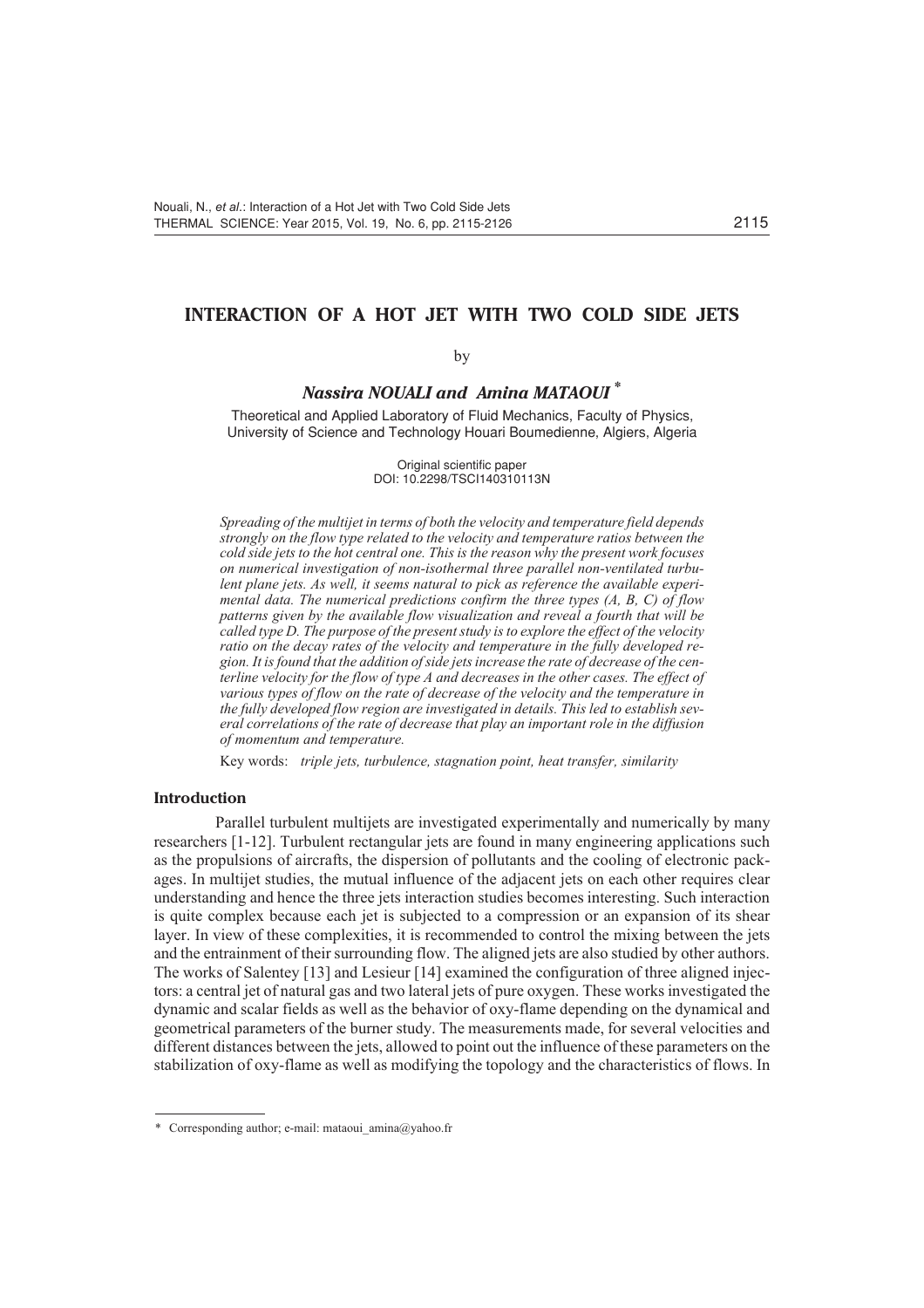the case of flow resulting from jets and whatever the geometry of the injectors, it is possible to describe the overall flow through the three regions found previously in [1, 15, 16]:

- the combining zone is the region of the flow where the jets are not yet in complete interaction. The configuration of non-ventilated jets (where the space between the nozzles is confined by a wall) generates some vortices. This zone extends until the mixing point where the jets merge completely,
- the second zone is the merging region in which the jets are mixed and interact strongly. This area is quickly reached in the case of non-ventilated jets, [17]. The velocity and temperature profiles are characterized by several maxima and minima. This zone end is attained when the maximum value of the velocity is located on the central jet axis, and
- the third zone, called developed region, is located downstream of the combining point from which the combined jets recovers the single free jet behavior.

For the case of ventilated jets, there is another flow which penetrates at weak velocity between the neighboring jets breaking the vortices observed in the case of non-ventilated jets, [6]. Murai *et al*. [18] and Lin and Sheu [16] have compared these two types of flow configuration. In the vicinity of the nozzle, the authors noted that the decrease of the velocity and the spreading for the non-ventilated jets are attained before than that of the ventilated case. In the far field of the flow, they note that there is a little difference between the two cases. The second parameter to be defined before the design of the experimental set-up is the number of jets and their arrangement in space. In the case of slot jets, [15] showed that the rate of decrease of the average velocity along the central jet axis decreases when the number of jets augments. However, this fact becomes negligible for a greater number (more than 7) of jets. Raghunathan and Reid [5] reported that the increase of jets number induces noise reduction but has a minor effect on the momentum of the jet. The shape of the nozzle plays also a great role in the spreading of multijets. Indeed the use of plane jets (also called slot jets) is quite common in studies of multiple jets. The use of non-ventilated plane jets will lead to the development of re-circulation zones which are reduced in the case of round jets. Another major difference is due to the effect of nozzle's shape on the velocity and concentration distributions. Indeed, in the case of an axisymmetric jet, the decrease of the velocity depends on the dimensionless streamwise abscissa axis (*x/a*) but in the case of the slot jets, this decrease follows a law depending on the shape of the nozzle [19]. Some authors use triangular nozzles, [20] or even elliptical, [21] in order to improve the mixing of the jet with the surrounding flow. Krothapalli *et al.* [4] measured the mean velocity and Reynolds stresses for the configuration of the parallel rectangular jets. Laurence [22] studied the noise in a rectangular configuration of four jets. For a given spacing between the jets, it is still possible to modify the behavior of the jets mixing by inclining the nozzles. Becker and Booth [23] studied the effect of the inclination of two round jets. They confirm that, in the first region of the flow for the inclination between 15° and 45°, the jets will combine toward each other. After the merging point, they noted faster merging jets for large angles and in the far field they have found the values expected in the case of the single jet. Others applications of multijets interaction in engineering are discussed by Cao *et al.* [24], Tenchine *et al.* [25], and Svensson *et al.* [26]. The configuration chosen in present paper is an array of three parallel identical slot jets. This particular pattern is chosen, because it allows the deflection of the axis of each jet toward each other, generating a better mixing. Turbulent incompressible three jets flows are studied by Sforza *et al.* [27], Tanaka and Nakata [1], Krothapalli *et al.* [4], and Quinn [28]. These studies give much information for this type of flow interaction. The problem of interaction of hot and cold jets has many important applications such as the extinction of oil well fires. Sabbagh and Aly [29] show, experimentally, that the increase in flow velocities of the cold jet increases the cooling of the hot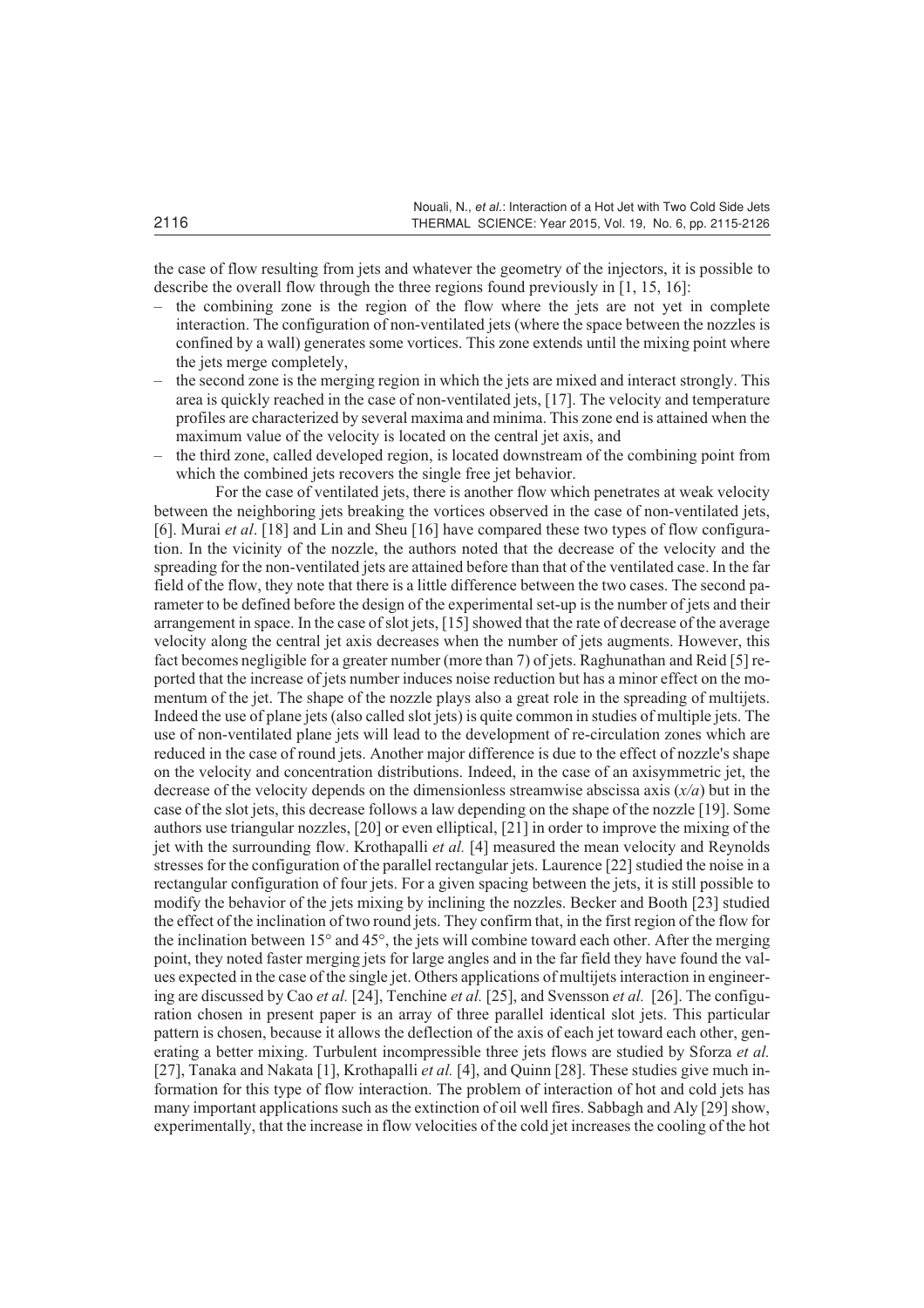jet and the spread of the temperature profile of the combined jet. Tanaka and Nakata [1] found three flow regimes (A, B, and C), depending on the ratio of side jet to central jet velocities. The dynamical and geometrical parameters are selected according to available data in [1] for the comparisons. The present study complements the work in [1] by considering several velocity ratios  $\lambda$ . This parameter is chosen to allow a comparative study of the decay rates of velocity and temperature. A similar study was carried out by Stanley *et al.* [30] for the case of a heated plane iet.

## **Methodology**

## *Motion equations*

The state of the flow is assumed steady in average and fully turbulent. The fluid (air) is incompressible with constant thermo-physical properties. The time-averaged equations, which define this flow, translate from the principles of conservation of the mass (eq. 1), momentum (eq. 2), and energy (eq. 3), coupled with the equations of the turbulence model:

$$
\frac{\partial U_j}{\partial x_j} = 0 \tag{1}
$$

$$
\rho U_j \frac{\partial U_j}{\partial x_j} = -\frac{\partial P}{\partial x_i} + \frac{\partial}{\partial x_j} \left[ \mu \frac{\partial U_i}{\partial x_j} - \rho \overline{u_i u_j} \right]
$$
(2)

$$
\rho U_i \frac{\partial T}{\partial x_i} = \frac{\partial}{\partial x_i} \left( \frac{\mu}{\text{Pr}} \frac{\partial T}{\partial x_i} - \rho \overline{u_i \theta} \right)
$$
(3)

where  $Pr = 0.71$ .

Four one-point closure models are checked in this study: the standard *k-e* model, the RNG *k-e* model, the SST *k-w* model, and the RSM model. Svensson *et al*. [26] shows that this commonly used RANS turbulence models are able to predict accurately the mean velocity and the turbulence properties for multijets interaction. The standard *k-e* model of Jones and Launder [31] based on the concept of Prandtl-Kolmogorov's turbulent viscosity is utilized in its high Reynolds number version. After that, Yakhot and Orszag [32] derived from the standard *k-e* model, the RNG *k-e* model by using the renormalisation group (RNG) methods. Menter [33] developed a turbulence model based on two-equation eddy-viscosity model: the shear stress transport *k-w* model (SST *k-w* model). The technique of the SST model is to use a *k-w* formulation in the inner parts of the boundary layer and the *k-e* model in the outer part of the boundary layer. To combine these two models together, the standard  $k$ - $\varepsilon$  model has been transformed into equations based on  $k$  and  $\omega$ , which leads to the introduction of a cross-diffusion term in the dissipation rate equation [34, 35]. Reynolds stress turbulence second moment closure (LRR-IP version) is based on transport equations for all components of the Reynolds stress tensor and the dissipation rate. It does not require the eddy viscosity hypothesis [36]. A preliminary study shows that both SST *k-w* model and RSM model achieve the best predictions than the others models for the present configuration.

#### *Numerical procedure*

This study is performed by ANSY 14.0 Fluent CFD code, using the finite volume method. This numerical method requires a transformation of all equations in conservative form [37]), to convection, diffusion, and source terms. The boundary conditions are sketched in fig. 1.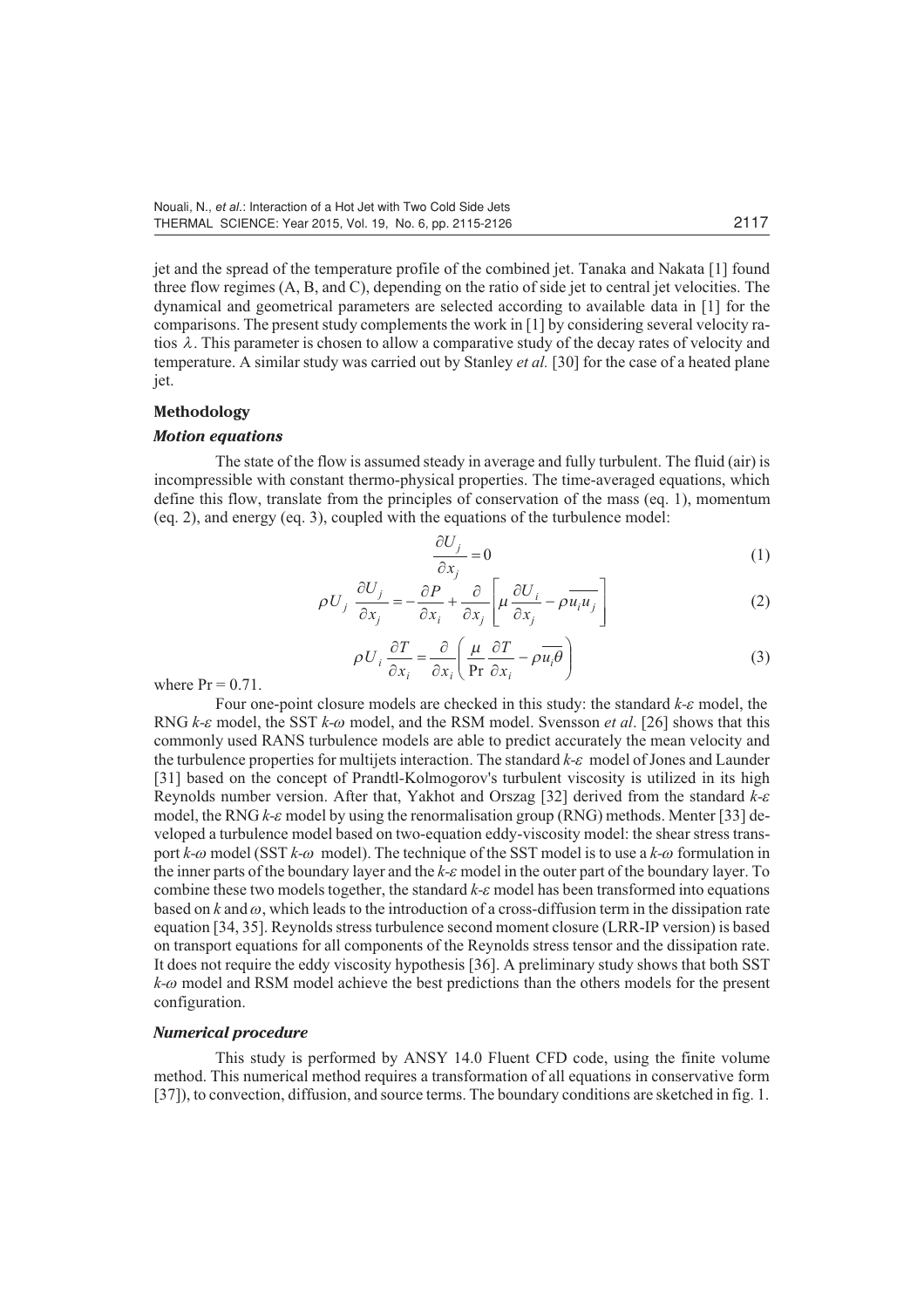

**Figure 1. Geometry and boundary conditions**

The ratio of the side jet to the central jet velocities is defined by  $\lambda(\lambda = U_{0S}/U_{0C})$ . The maximum Reynolds number of the side or the central one,  $Re = U_{0a}/v$ , is set to 18800. At each jet exit (FG, ED, and CB) all variables are assumed constant.

- At the walls (HG, FE, DC, and BA) the mean velocity components (*U*, *V*), kinetic energy  $(k)$ , dissipation  $(\varepsilon)$ , and Reynolds stresses  $(\overline{u_i u_j})$  are set to zero. The specific dissipation rate  $\omega$  is kept to the asymptotic value proposed by Wilcox [31]. For the temperature, the walls are adiabatic.
- At the free boundaries (*IJ*, *HI*, and *AJ*), the static pressure and temperature are kept, re-

A 2-D structural non-uniform grids are generated. The meshes are refined near the wall where high gradients prevail. The influence of the grid distribution evidenced by the neighbouring region of the jets is deepened. Several meshes are tested, the choice fell on the mesh (fig. 2) which shows the same results as the finest one in order to economise computational time. This grid distribution is used in all following calculations based on the SST *k-w* model, because the geometrical parameters of this study are not modified in this work. For the

spectively, at atmospheric pressure and ambient temperature. The free boundaries are far from the flow interaction in order to avoid their influences.

– The convection and diffusion terms are interpolated using the QUIK scheme for each variable ( $\Phi = V, k, T, \overline{u_i u_j}, \varepsilon$  or  $\omega$ ) and the second order scheme is applied for pressure.

The pressure velocity coupling is achieved by the SIMPLE algorithm. The solution is supposed converged when the normalized residues of each variable are less than  $10^{-7}$ . The source terms are linearized to ensure the stability of the solution.



**Figure 2. Typical grid (***N***x = 280 X, Ny = 150)**

other turbulence models, others grids test are investigated.

#### **Results and discussion**

This work describes the behaviour of the interaction of three parallel jets. Both velocity and temperature fields are investigated. The reference [1] examine a large range of velocity ratio. As well, it seems natural to pick as reference this experimental work for the validation. The width of the nozzle of each jet is of 7 mm  $(a = 7 \text{ mm})$  and the distance between two neighbouring jets axis is  $D_0 (D_0 = 11a)$ . For the thermal study, the heated central jet is set at *TH* and the cold side jets are kept at ambient temperature ( $T_c = T_a = 300 \text{ K}$ ).

## *The model validation*

As mentioned above, the numerical predictions are compared with experimental available data, for several velocity ratios. Figure 3 illustrates the comparison of several RANS mod-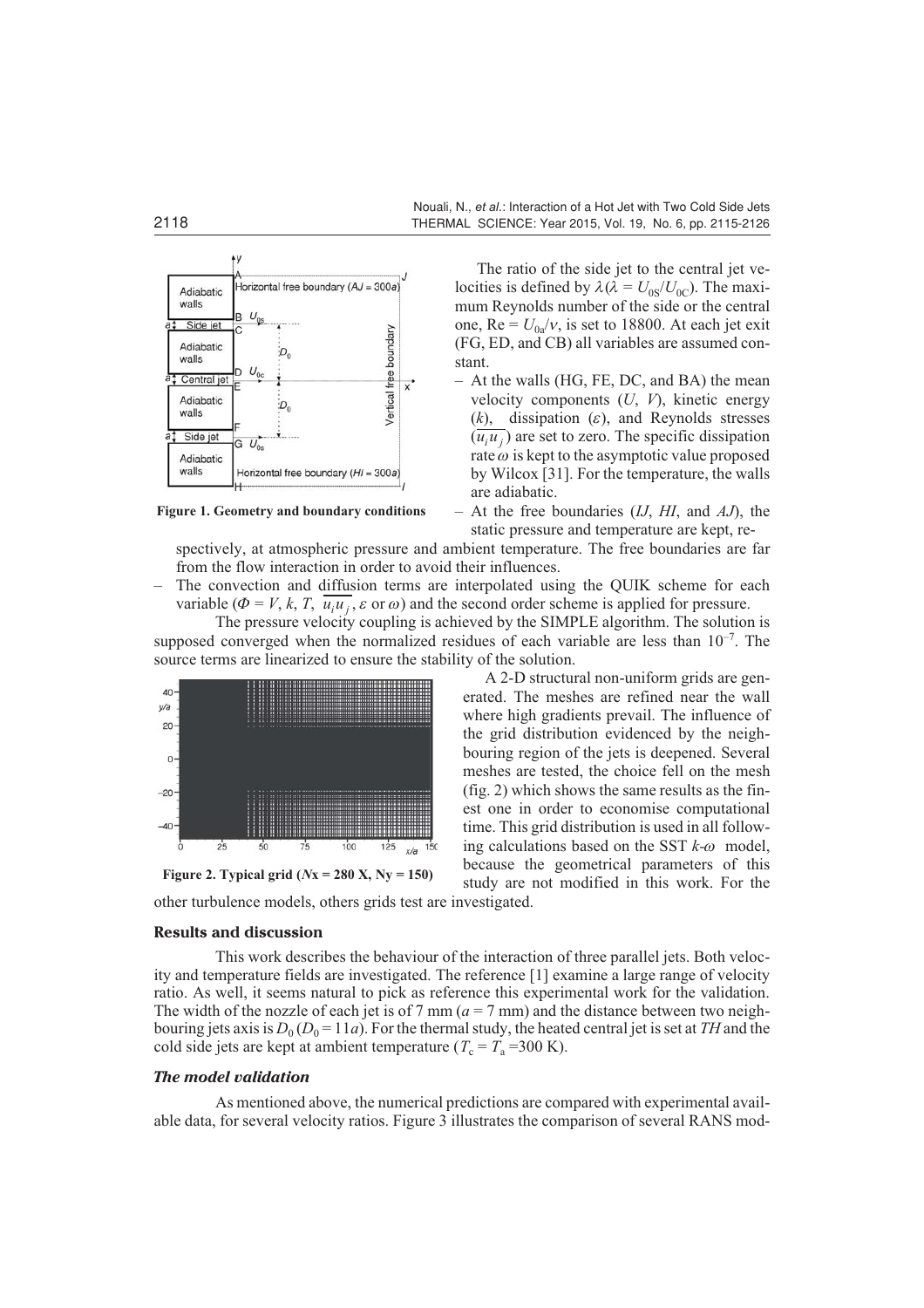

**Figure 3. Turbulence model validation: normalised mean velocity (** $\lambda = 1.28$ **)** 

els in the case of  $\lambda = 1.28$ . Eight cross-sections are selected. The results obtained by both RSM model and SST *k-w* model are close to the experiments data of Tanaka and Nakata [1], while the *k-e* model and the RNG *k-e* model underestimate slightly the experimental data. The computations using the SST *k-w* model predict the mean velocity with the best accuracy. These discrepancies are slightly more noticeable in the areas of reverse flow, which may be explained by hot-wire technique that is not suitable for recirculating flow. Unlike the flow of type A, the flows of type B and C (*l* increases) will delay the merger jets, reduce the velocity of the central jet and increases those of the sides jets. As we noted above, in what follows, the one point closure SST  $k$ - $\omega$  model is used to save computational time, since it gives almost the same results as the RSM model for the mean velocity and the mean temperature.

#### *Mean flow structure*

Tanaka and Nakata [1] studied only the effect of the velocity ratio  $\lambda$  on the interference region by the detailed measures of the flow field variables. They observed three regimes of flow depending on the velocity ratio  $\lambda$ .

Each flow pattern type are evidenced by visualisation picture achieved by the oil film method. A good agreement is obtained with the streamlines contours (fig. 4) and the location of stagnation points (tab. 1) computed on the basis of the *k-w* SST model. Furthermore, a fourth type of flow pattern is highlighted in this study.

| Table 1. Stagnation points ( $\lambda = 1.28$ ) |  |  |  |  |
|-------------------------------------------------|--|--|--|--|
|-------------------------------------------------|--|--|--|--|

|               | Stagnation points       | $x_{s}/a$ upper | $x_s/a$ lower |
|---------------|-------------------------|-----------------|---------------|
| Present study | $k-\omega$ SST          | 16.75           | 9.90          |
|               | <b>RSM</b>              | 15.17           | 8.94          |
|               | $k$ - $\varepsilon$ RNG | 14.49           | 9.70          |
|               | $k - \varepsilon$       | 13.34           | 9.66          |
| Experiment    | Tanaka et al. [1]       | 18.70           | 9.89          |

*The type A* ( $\lambda$  < 0.707)

The central jet is more dominant, thus the side jets are driven and absorbed toward the central jet edges. Two ranges of  $\lambda$  characterise this type of interaction:

- for 0.395  $\leq \lambda$  < 0.707, two secondary eddies appear between the two main re-circulation zones. Two symmetrical stagnation points, on each side of the central jet axis, characterise this range of *l*, and
- $-$  for  $\lambda$  < 0.395 no stagnation point is observed, the secondary vortices disappear, because the momentum of the central jet exceeds that of the side one, therefore it completely absorbs the side jets.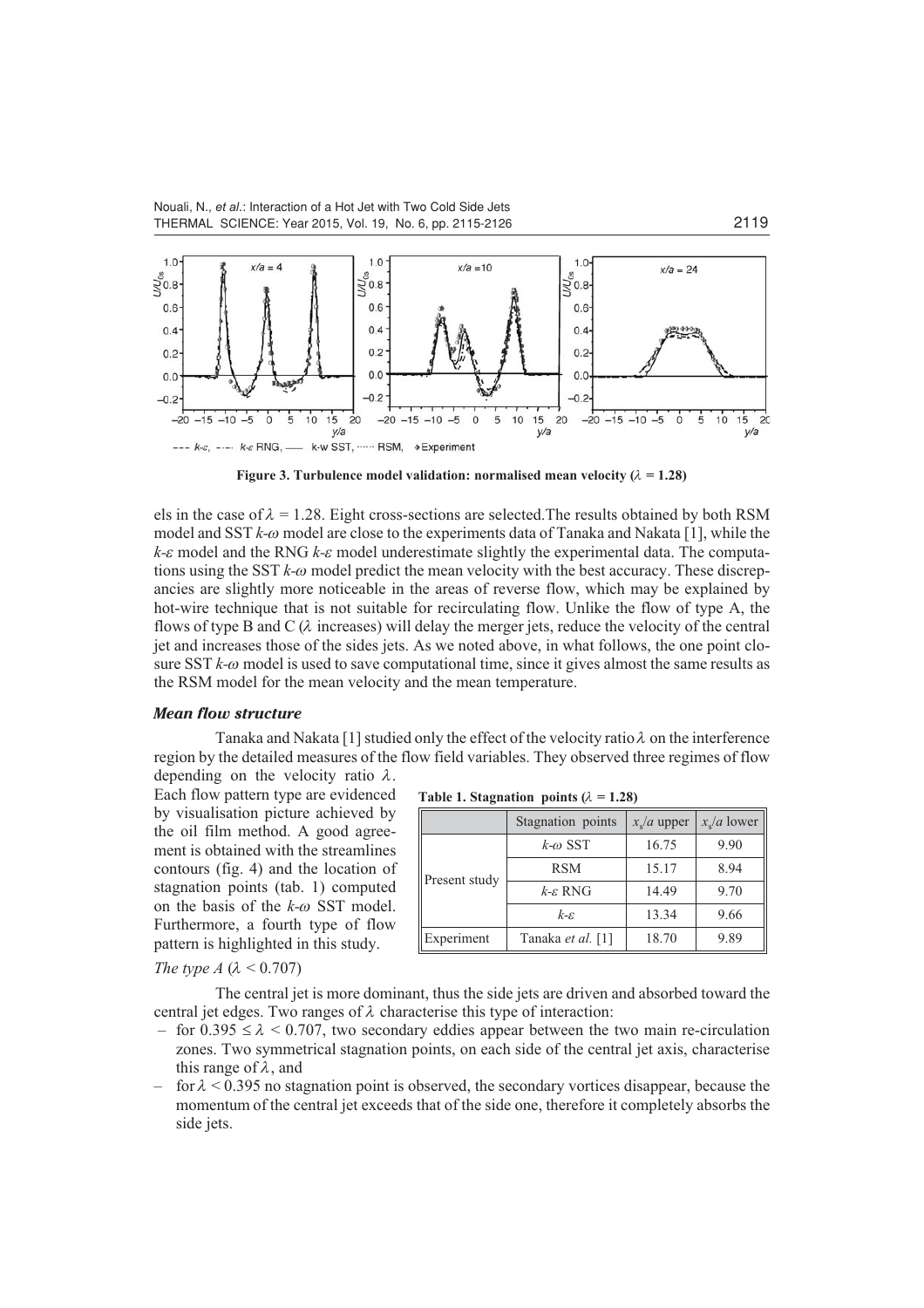Nouali, N., *et al*.: Interaction of a Hot Jet with Two Cold Side Jets 2120 THERMAL SCIENCE: Year 2015, Vol. 19, No. 6, pp. 2115-2126



**Figure 4. Computed streamlines contours (***k-w* **SST model)**

## *The type B* (0.707  $\leq \lambda \leq 1.11$ )

The re-circulation zones are composed of two symmetrical counter-rotating vortices. The central jet is sucked out by the lateral jets. The maximum velocity is not located along the central axis. On each side of the central jet axis, two symmetrical stagnation points are observed.

## *The type C* (1.2  $< \lambda$   $<$ 2)

With increasing the velocity of the side jets, the re-circulation zones composition become difficult to define. The central jet is rapidly deviated to one side of one lateral jet, where the first stagnation point occurs downstream. This combined flow joined the second lateral jet at the second stagnation point. The flow is asymmetric and merging jets is slower as in the preceding case. It also should be noted that at the transition between this case and the previous one, the central jet oscillates between the two side jets which generates some very noisy configurations and unsteady behavior [1, 13].

## *Type D*  $(2 < \lambda < 20)$

For  $\lambda = 15$ , a reversed flow occurs in the central region of two outside jets before combining and completely overcomes the central jet and the first stagnation point is pushed back upstream. Unlike the previous case, it should be pointed that the structure of the flow becomes symmetric and the two stagnation points are located on the central jet axis  $(\lambda = 3)$ . The structure of the plane parallel dual jet flow (fig. 4) is obtained progressively with the increase of  $\lambda$ : this is a phase of slow transition to the two jets flow, diminishing the influence of the central jet.

The analysis of streamlines allows to propose a new classification which is shown schematically in fig. 5. The type A is characterized by no stagnation point  $(\lambda < 0.395)$ . The schematic representation of this type of interaction is more detailed than that of Tanaka and Nakata [1]. The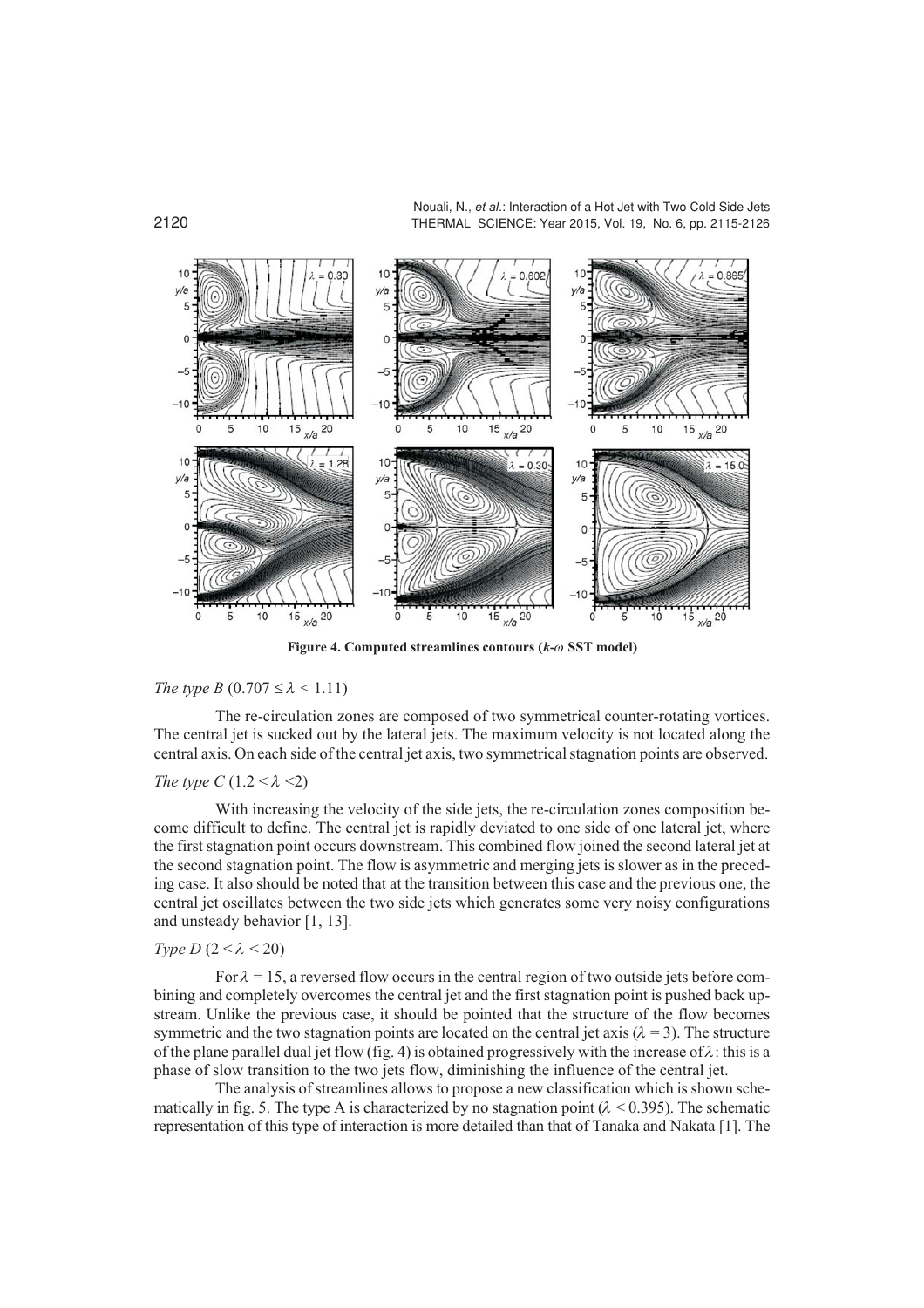

**Figure 5. New flow patterns classification**

type B are characterized by two stagnation points (P1, P2) located symmetrically to the axis of the central jet. The type C is characterized by two stagnation points (P1, P2) located asymmetrically to the central jet axis. The type D is characterized by two stagnation points (P1, P2) located on the central jet axis. For the validation, a test case of  $\lambda = 1.28$  is presented in tab. 1. It is found that the best results are those of the *k-w* SST model. The study of Tanaka and Nakata [1] is conducted using both hot wire and Pitot tube which are subject to serious errors [8].

#### *Developed region*

In the fully developed flow region, after the merging point, the structure of single jet flow is recovered, fig. 6(a). The crosswise distributions of streamwise velocity  $U(y)$ , at  $x/a =$ 128, has the same shape for each velocity ratio. For each case, the maximum velocity value *U*<sup>m</sup> and the half width  $y_0$ , of the jet are used to plot dimensionless profile  $(U/U_m = f(y/y_0, 5))$ . The velocity distributions at  $\lambda = 0.3, 0.602$  and 0.865 fall on one common curve with that of a single jet, fig. 6(a). The profiles show a symmetrical velocity with respect to the central jet axis. The highest velocity is situated on the central axis of the centre jet. The CFD results follow the Gaussian curve in that they match the Goertler [38] profile in the inner part of the flow and the Tollmien [39] curve in the outer part of the flow, up to a position around  $\pm 1.5$  in the dimensionless abscissa axis, when the plots begin to separate. An important point to note is that all the CFD results lie between the two theoretical curves. At  $\lambda = 1.28$ , fig. 6(a) shows that the symmetrical pattern is broken for the jet and consequently the point of maximum velocity will deviate from the central jet axis. It is also found that the additional jets on each side of the central jet imply its



Figure 6. Effect of  $\lambda$  on the velocity profiles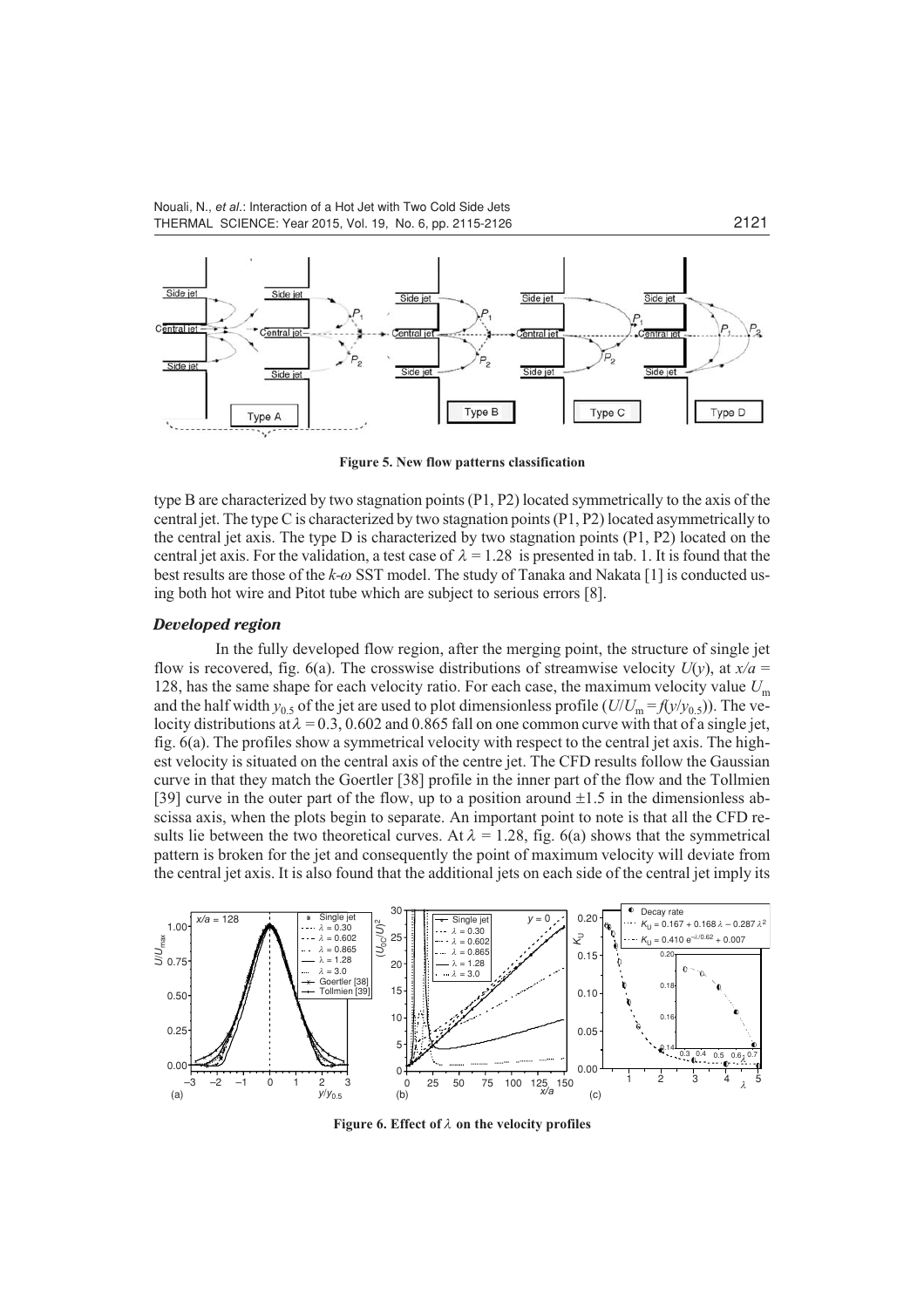compression transversely. Therefore, the spreading of the jet of types C is less than that of the single jet.

## *Centreline evolution*

Pani and Dash [15] showed, in the case of slot jets, that the decay rate of the mean velocity along the central jet decreases when increasing the number of jets. Figure 6(b) shows, in comparison with the single jet, that the rate of decrease of the mean velocity along the central jet will increase as the flow is of type A and decreases in the case of type B, C, and D. The different values of the slope of decrease  $(K_U)$  are obtained by fitting the far-field data, using linear regression, to  $(U_{0C}/U)^2 = K_U(x/a) + C_U$  and are plotted *vs.*  $\lambda$  fig. 6(c). The plotted curve is correlated with two distinct functions:

$$
K_{\text{U}} = 0.167 + 0.168 \,\lambda \, -0.287 \,\lambda^2 \qquad \text{for } \lambda \le 0.707 \tag{4}
$$

$$
K_{\text{U}} = 0.41 \, \text{e}^{-\lambda/0.62} + 0.007 \qquad \qquad \text{for } \lambda \ge 0.707 \tag{5}
$$

The first describing the evolution of  $K_U$  for a flow of type A and the second one for the other types of flow. This confirms the fact that the decay rate of the mean velocity also depends on the type of flow. When  $\lambda$  increases the decay rate  $(K_{U})$  tends towards an asymptotic value corresponding to the case of dual jets.

## *Temperature field*

The purpose of this paper is about the heat transfer process by jets. One considers a hot central jet between two cold side jets, for several velocity ratios . Some temperature differences between the hot jet and the cold jet (10 °C  $\leq T \leq 50$  °C) are considered. The analysis of fig. 7 shows that the presence of the hot fluid from the central jet is highlight by the maxima of the iso-



**Figure 7. Mean temperature contours for different**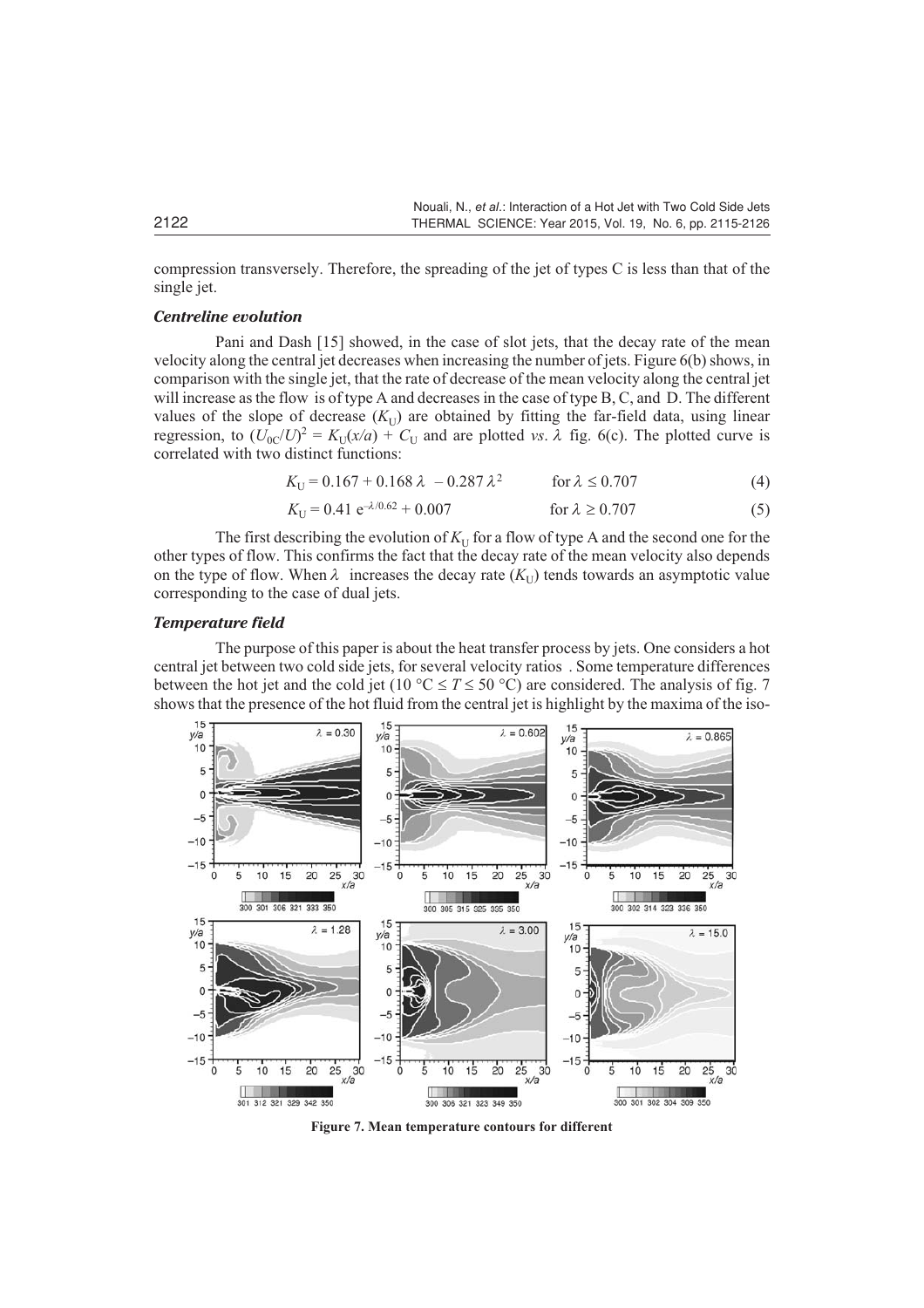therms in the vicinity of the nozzle. The dispersion of the temperature is controlled by the vortices. The isotherms follow the behaviour of the streamlines contours at the outlet and near the nozzles. The hot jet spreads between the two cold side jets except for the flow of type D where the hot jet is completely surrounded by the cold jets.

#### *Temperature evolution in fully developed region*

Figure 8(a) depicts the predicted temperature profiles in the self-similar zone as resulting from the several values of  $\lambda$ . These simulating curves match very closely the Ramaprian *et al.* [40] experimental data in the inner part of the flow; up to a position around  $\pm 1.5$  in the dimensionless abscissa axis, the plots begin to separate. However, the temperature curve of the type D is superposed to the Ramaprian *et al.*[40] profile. For purposes of comparison, figs. 6(a) and 8 show that the calculated curves for the dimensionless velocity and dimensionless temperature at the same cross-section coincide. The normalized temperature profiles are similar for several *T*. Therefore, the temperature spreading of the jet of types (A, B, and C) is less than that of the single jet. Furthermore, that of the jet type C is the smallest one fig.  $8(b)$ . At  $\lambda = 1.28$ , fig.  $8(a)$  and (b) show asymmetrical pattern for the jet and, consequently, the point of maximum temperature will deviate from the central jet axis. The plots match the dimensionless profiles and begin to separate up to position +1.5. This is due to gradient of temperature. This simulating curve matches very closely the Goertler shifted profile in the inner part of the flow, whereas in the outer part it shows a good fit to the Tollmien shifted profile.



**Figure 8. Self-similarity profiles for**  $10 \text{ °C} \le \Delta T \le 50 \text{ °C}$ 

#### *Centerline temperature evolution*

The dimensionless parameter  $\Delta\Theta(\Delta\Theta = (T - T_a)/T_H - T_a)$  is the increment of temperature at the jet centerline due to the interaction of cold side jets with the central hot jet as compared to the ambient temperature. The influence of the velocity ratios is illustrated in fig. 9(a) which show  $\Delta\Theta^{-2}$  at different stations  $x/a$  downstream of the central jet exit. Figure 9(a) shows that the rate of decrease of the mean temperature along the central jet increases when the velocity ratio *l* increases.

The different values of the decay rate  $(K_T)$  are obtained by fitting the far-field data, using linear regression, to  $[(T - T_a)/\Delta T]^{-2} = K_T(x/a) + C_T$  and are plotted *vs.*  $\lambda$ . The curve representing the decay rate *vs.*  $\lambda$  is correlated with a power function (eq. 6), see fig. 9(b).

$$
K_{\rm T} = 0.128 + 0.194 \,\lambda^{2.198} \tag{6}
$$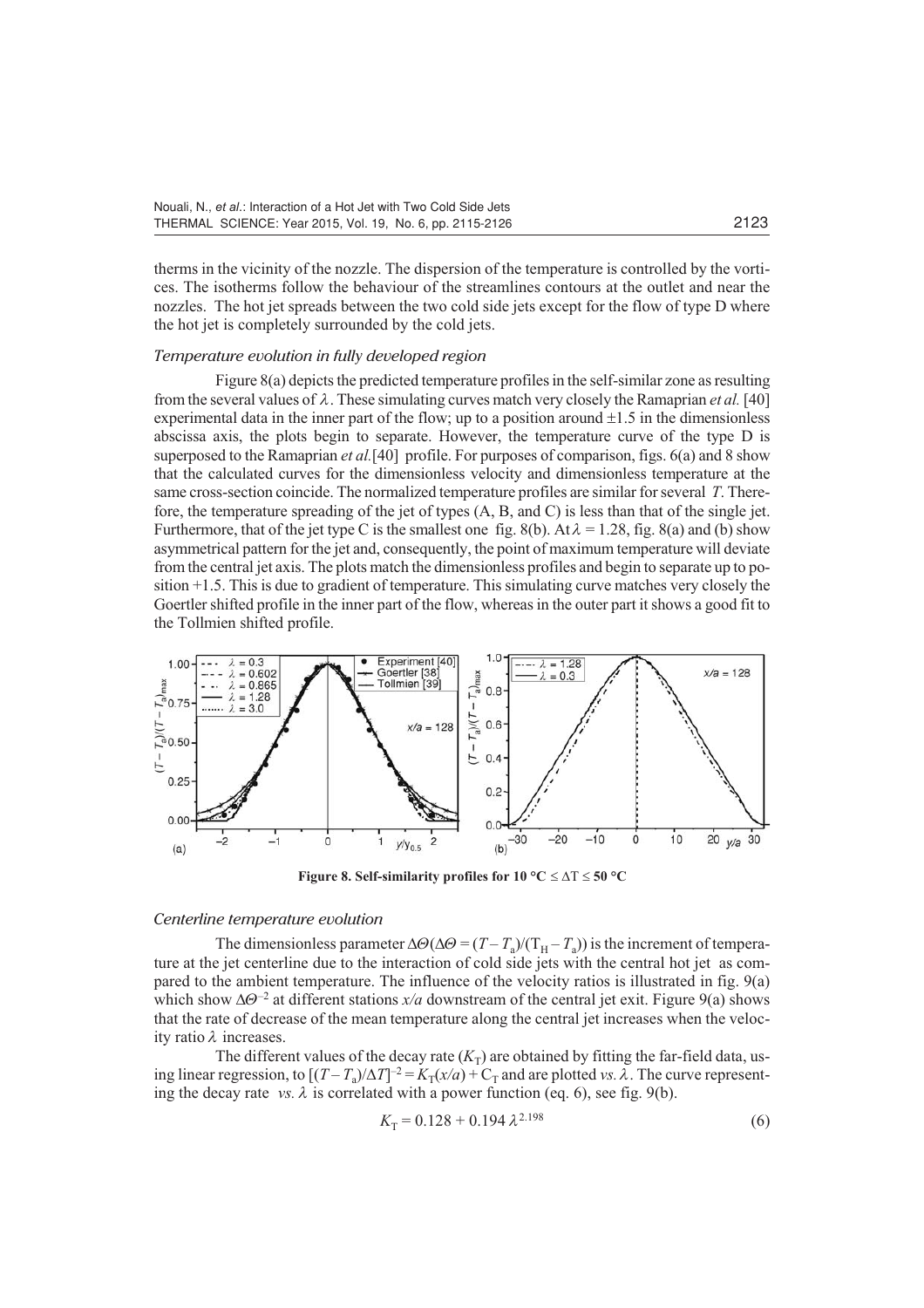

**Figure 9. Effect of**  $\lambda$  **on the temperature decay rate** 

For the flow of type A ( $\lambda$  < 0.71), the decay rate ( $K_T$ ) varies slightly, which means that the low velocities of the cold side jets have a minor effect on the temperature profiles in the combined region. For the other types of flow, the increase in the decay rate of temperature as a function of  $\lambda$  is large. Therefore, the flow of type D appears as the best alternative to cool the central hot jet in the combined region. This result is in agreement with that of [29].

For comparison, fig. 9(b) shows the decay rates of the velocity and temperature. It appears that the decay rates of temperature are larger than those for the velocity at each velocity ratio  $(\lambda > 0.5)$  for the flow of type A, B, C, and D, indicating that turbulent scalar transport occurs at a faster rate than turbulent momentum transport. For the flow of type  $A (\lambda < 0.5)$  the opposite phenomenon occurs indicating that the turbulent momentum diffuses a little more than the scalar field.

#### **Conclusions**

The flow patterns in the three parallel jets change with the variation of the nozzle velocity jet exit ratio ( $\lambda = U_{0S}/U_{0C}$ ). Four RANS turbulence models are tested for several  $\lambda$ . In comparisons with the available experimental data, the SST *k-w* model and RSM model results are better than those of the standard *k-e* model and RNG *k-e* model. A new classification of the flow pattern is highlighted. Four types of flow are identified instead of the three cited in the literature. In comparison with a single free plane jet, it is found that the addition of side jets increases the rate of decrease of the centerline velocity for the flow of type A and decreases in the other cases. The centerline profiles of the mean temperature are similar for several temperature gaps  $\Delta T$  at each velocity and temperature ratio. For the type C, the symmetrical pattern is broken then both velocity and temperature maximum are shifted from the central jet axis in the developed region. Some correlations of the decay rate of both velocity and temperature along the central jet axis in the developed region are found in this paper. These correlations show that the types of flow play a major role on the momentum and temperature diffusion. The temperature correlation also confirms that the flow of type D appears as the best alternative to cool the hot central jet in the combined region. The turbulence characteristics of the multijet by the Reynolds stress models will be deepened in the future.

#### **Nomenclature**

| $-$ slot nozzle width, $[m]$                           |    | - mean pressure, [Pa]     |
|--------------------------------------------------------|----|---------------------------|
| $-$ distance between two nozzles, [m]                  | Re | - Reynolds number         |
| - turbulent kinetic energy, $\lceil m^2 s^{-2} \rceil$ |    | - mean temperature, $[K]$ |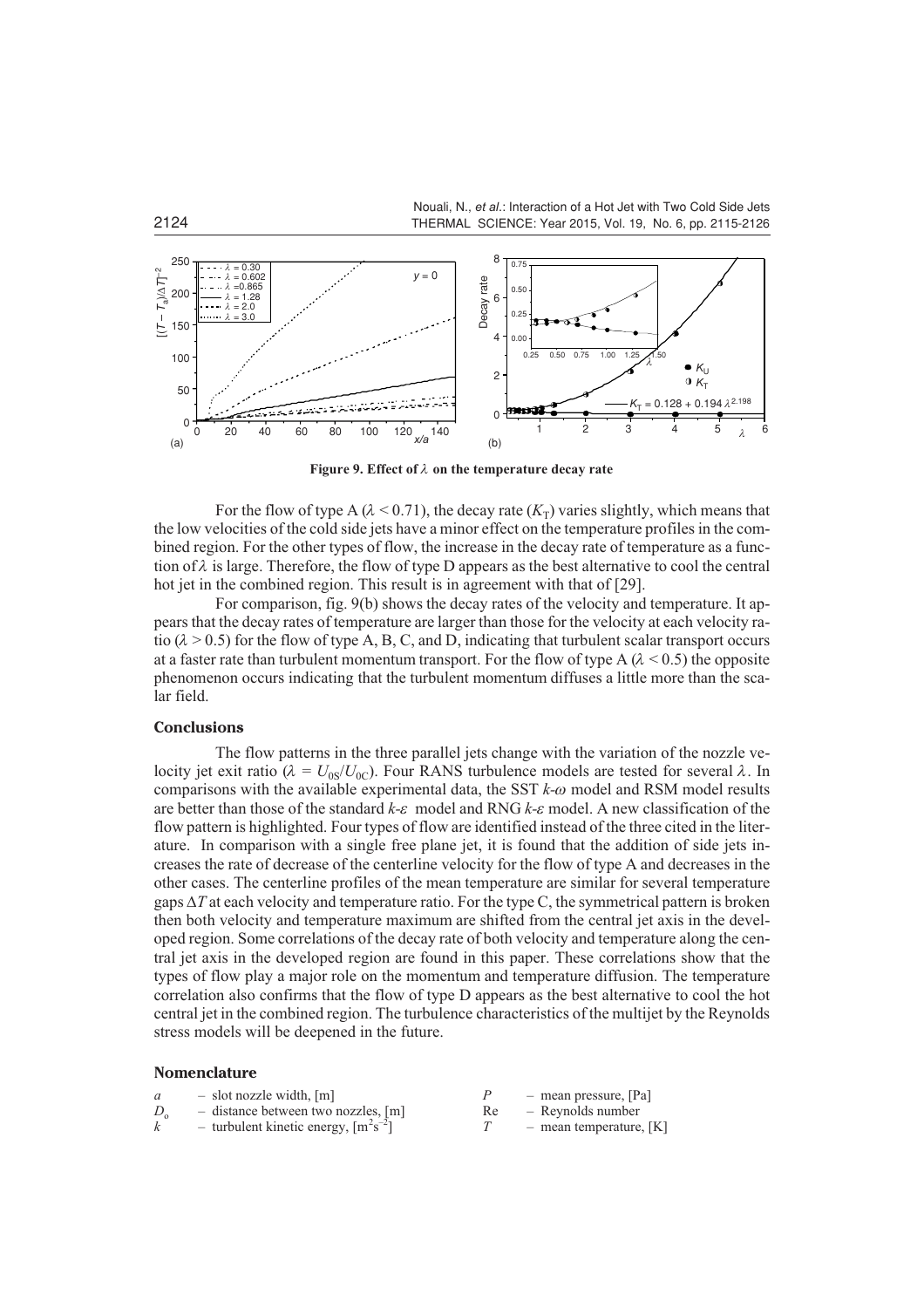$\varepsilon$  – dissipation of turbulent energy,  $\left[\text{m}^2\text{s}^{-3}\right]$ 

| U              | - mean velocity in the x-direction, $\text{[ms]}^{-1}$                                                            | $\theta$          | $-$ temperature fluctuation, [K]                                 |
|----------------|-------------------------------------------------------------------------------------------------------------------|-------------------|------------------------------------------------------------------|
|                | $U_i$ , $U_i$ – velocities components, [ms <sup>-1</sup> ]                                                        | λ                 | - nozzle discharge velocity ratio                                |
| $U_0$          | - jet exit mean velocity, $\lceil \text{ms}^{-1} \rceil$                                                          | $\mu$             | - dynamic viscosity, $\left[\text{kgm}^{-1}\text{s}^{-1}\right]$ |
| $U_{0C}$       | - central jet exit velocity, $\text{[ms}^{-1}]$                                                                   |                   | - density of air, $[Kgm^{-3}]$                                   |
| $U_{0S}$       | $-$ side jet exit velocity, $\lceil ms^{-1} \rceil$                                                               | $\omega$          | - specific dissipation rate, $[s^{-1}]$                          |
| $u_i u_j$<br>V | - Reynolds stress component, $\lceil m^2 s^{-2} \rceil$<br>- mean velocity in the y-direction, $\text{[ms]}^{-1}$ | <b>Subscripts</b> |                                                                  |
| x, y           | $-$ streamwise and transverse co-ordinate, [m]                                                                    | C                 | - cold temperature                                               |
| $x_{\rm s}$    | $-$ stagnation point, [m]                                                                                         | Н                 | - hot temperature                                                |
| $y_{0.5}$      | $-$ half width of the jet, [m]                                                                                    |                   | $-$ turbulent                                                    |
|                | Greek symbols                                                                                                     | W                 | - wall                                                           |

#### **References**

- [1] Tanaka, E., Nakata, S., The Interference of Two-Dimensional Parallel Jets (3rd report, The Region Near the Nozzles in Triple jets), *Bulletin of the JSME, 18* (1975), 124, pp. 1134-1141
- [2] Loukarfi, L., *et al*., Improvement of Thermal Homogenization using Multiple Swirling Jets, *Termal Science, 16* (2012), 1, pp. 239-250
- [3] Al Mubarak, A. A., *et al*., Heat Transfer in Channel with Inclined Target Surface Cooled by Single Array of Centered Impinging Jets, *Thermal Science, 17* (2013), 4, pp. 1195-1206
- [4] Krothapalli, A., *et al*., On the Mixing of a Rectangular Jet, *Journal of Fluid Mechanics, 107* (1981), June, pp. 201-220
- [5] Raghunathan, S., Reid, I. M., A Study of Multiple Jets, *AIAA Journal, 19* (1981), 1, pp. 124-127
- [6] Elbanna, H., *et al*., Investigation of Two Plane Parallel Jets, *AIAA Journal, 21* (1982), 7, pp. 986-991
- [7] Jung, J. H., Yoo, G. J., Analysis of Unsteady Turbulent Triple Jet Flow with Temperature Difference, *Journal of Nuclear Science and Technology, 41* (2004), 9, pp. 931-942
- [8] Nasr, A., Lai, J. C. S., Comparison of Flow Characteristics in the Near Field of Two Parallel Plane Jets and an Offset Plane Jet, *Physics of Fluid, 9* (1977), 10, pp. 2919-2931
- [9] Kimura, N., *et al*., Experimental Investigation on Transfer Characteristics of Temperature Fluctuation from Liquid Sodium to Wall in Parallel Triple-Jet, *International Journal of Head and Mass Transfer, 50* (2007), 9, pp. 2024-2036
- [10] Tokuhiro, A., Kimura, N., An Experimental Investigation on Thermal Striping Mixing Phenomena of a Vertical Non-Buoyant Jet with Two Adjacent Buoyant Jets as Measured by Ultrasound Doppler Velocimetry, *Nuclear Engineering and Design, 188* (1999), 1, pp. 49-73
- [11] Yamamoto, K., Hishida, K., Quantitative Visualisation of Turbulent Mixing in Parallel Triple Plane Jets, *Experimental Heat Transfer Fluid Mechanics and Thermodynamics* (2001), 2, pp. 1029-1034
- [12] Buddhika, N. H., A Numerical Study of Heat Transfer Performance of Oscillatory Impinging Jets, *International Journal of Heat and Mass Transfer, 52* (2009), 1, pp. 396-406
- [13] Salentey, L., Experimental Study of the Behavior of Burners with Separated Jets, Application for Combustion of Clean Natural Gas and Oxygen (in Franch), Ph. D. thesis, Faculty of Science and Technoloy, University of Rouen, France, 2002
- [14] Lesieur, C., Moddeling of Turbulent Premixed Combustion in the Burner with Separated Jets Applied for Oxy-Flame Stabilisation (in French) Natinal Institute of Applied Scences, Rouen, France, 2003
- [15] Pani, B. S., Dash, R. N., Three-Dimensional Single and Multiple Free Jets, *Journal of Hydraulic Engineering, ASCE, 109* (1983), 2, pp. 254-269
- [16] Lin, Y. F., Sheu, M. J., Interaction of Parallel Jets, *AIAA Journal, 29* (1991), 9, pp. 1372-1373
- [17] Marsters, G. F., Interaction of Two Plane Parallel Jets, *AIAA Journal, 15* (1977), 12, pp. 1756-1762
- [18] Murai, K., *et al.*, An Experimental Study on Confluence of Two Dimensional Jets, *Bulletin JSME, 19* (1976), 134, pp. 956-964
- [19] Grandmaison, E. W., Zettler, N. L., Turbulent Mixing in Coflowing Plane Jets, *The Canadian Journal of Chemical Engineering, 67* (1989), 6, pp. 889-897
- [20] Koshigoe, S., *et al*., Initial Development of Non Circular Jets Leading to Axis Switching, *AIAA J, 27* (1989), 4, pp. 411-419